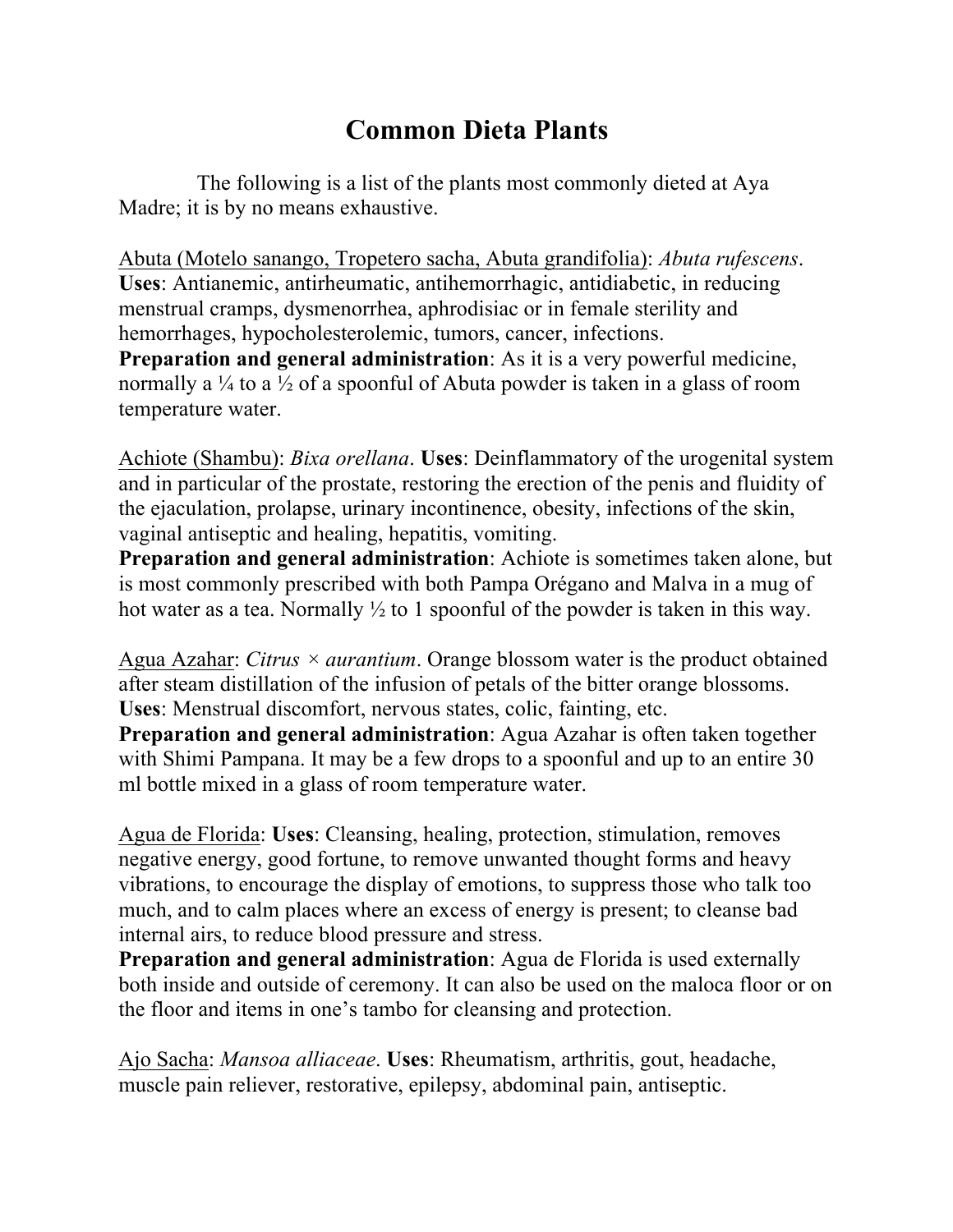False garlic: "Ajo" garlic and "Sacha" false. Its leaves, bark and roots have the smell and taste that resembles that of garlic - but it is not a part of the garlic family of plants. Ajo Sacha cleanses the energetic body and digestive system. Also recognized as a powerful blood cleanser and immunity booster. Indigenous healers view this plant with spiritual powers that protects against negative energies and purify the body. This plant is especially helpful for those beginning work with Ayahuasca for the first time. Ajo sacha is also often used for vomtivo ceremonies.

**Preparation and general administration**: Ajo sacha is normally taken in small amounts, up to a spoonful in room temperature or hot water.

Ayahuasca: *Banisteriopsis Caapi*. **Uses**: It is considered by healers and shamans as a Master Ceremonial Plant as are Shamburi and Huachuma. The potion prepared with the vine known as "purge" is taken within a ritual in order to achieve a divinatory capacity or to visualize via introspective trance the way to treat diseases and ailments of all kinds.

**Preparation and general administration**: Ayahuasca is only taken in ceremony and is administered by Maestra Estela.

Ayahuma: *Couropita guianensis*. **Uses**: Anti-inflammatory, malaise, muscle aches, tuberculosis. For external use only as in bathing. **External use only**. **Preparation and general administration**: Most commonly, the fruits of the Ayahuma tree are crushed and prepared in room temperature water for bathing.

Bobinsana: *Calliandra angustifolia*. **Uses**: Rheumatism, uterine cancer, stimulating and invigorating the body, contraceptive, blood purifier. Considered a powerful teacher plant that can induce lucid and colorful dreams; protection, enhances one's resistance, empathy, compassion, clarity and concentration as well as opening us up energetically to the other plant medicines. **Preparation and general administration**: Bobinsana is normally taken in small amounts, up to a spoonful in room temperature water.

Camalonga: *Thevetia peruviana***. Uses**: Ayahuasca intensifier. Camalonga is a master Doctor/Teacher plant (seed) that is used just by few curanderos of the Amazonia of Perú. It is said that Camalonga visits you in your dream space bringing lucidity and an energetic balance. It is used to re-establish the energy levels and restore the nervous system.

**Preparation and general administration**: Unless otherwise directed by Maestra Estela, Camalonga is only taken (more often externally) in ceremony and is administered by Maestra.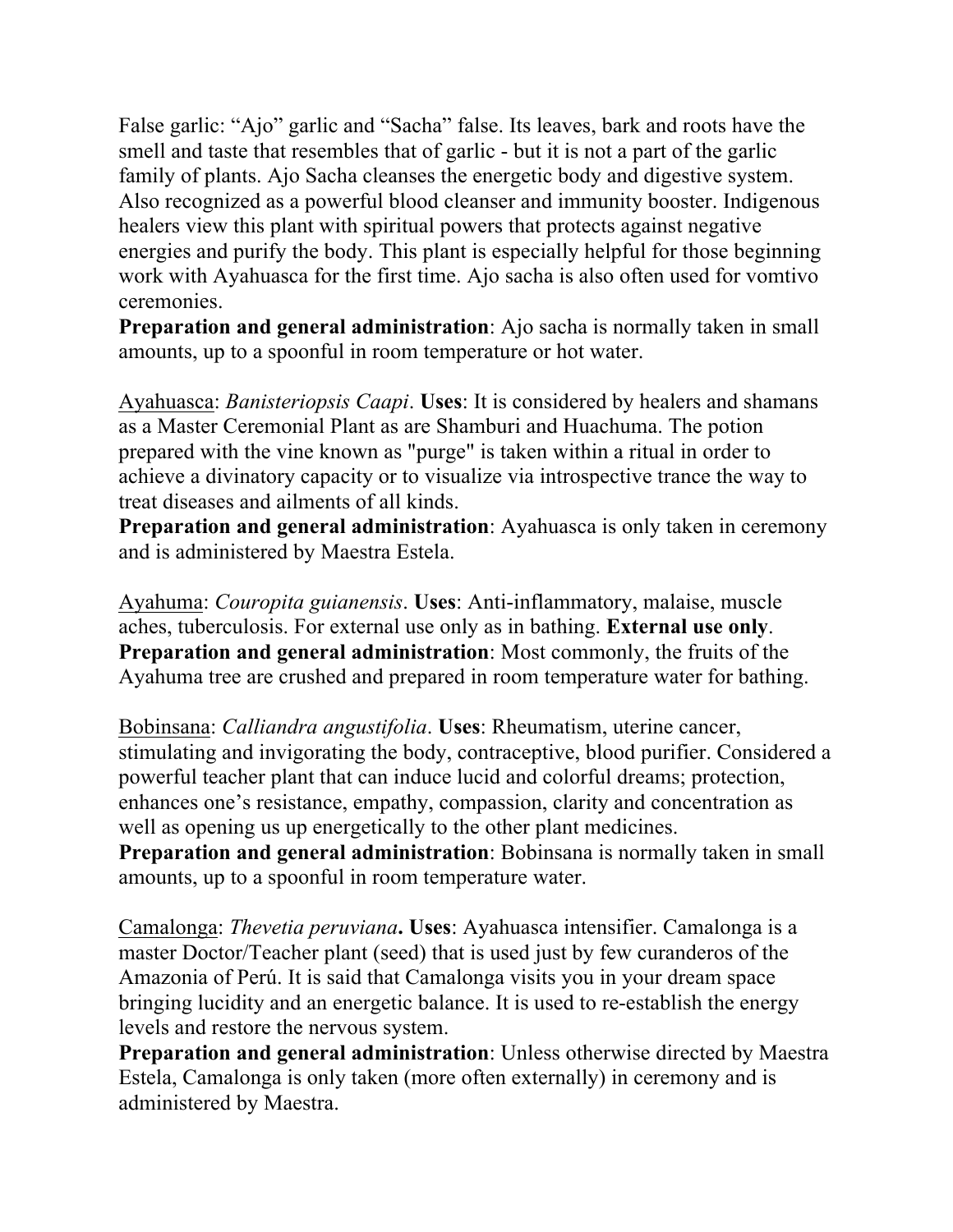Casho (Cashu, Marañon, Cashew tree): *Anacardium occidentale L.* **Uses**: Stomach colic, inflammation, insomnia, neuralgia, diabetes, antidiarrheal, malaria, tumors, memory problems, vaginal antiseptic, and infections of the skin. **Preparation and general administration**: Bark is collected from the Casho tree, cut into pieces, and stored in a pitcher of room temperature water. This water is dieted over the course of several days until it begins to lose it's potency.

Chakruna: *Psychotria viridis*. **Uses**: Ayahuasca intensifier. The leaves are used in the Ayahuasca brew to give the hallucinatory and hypnotic effect. Sensitivity  $\&$ Intuition, Strengthening, Protection & Defense.

**Preparation and general administration**: Unless otherwise directed by Maestra Estela, Chakruna is only taken in ceremony as part of the Ayahuasca brew, and is administered by Maestra.

Chiric Sanango: *Brunfelsia grandiflora*. **Uses**: Anti-flu, anti-rheumatic, antiinfective, sexual stimulant, body purifier.

**Preparation and general administration**: Chiric Sanango is commonly taken as a spoonful or more in room temperature water. It can also be used for bathing, and it is a powerful protector against unwanted energies.

## Hierba Luisa (Yerba luisa): *Cymbopogon citratus*.

**Uses**: Anxiolytic (antipanic or anxiety) and hypnotic and anticonvulsant, stimulant, sudorific, antiperiodic (reduces the recurrence of the disease) and anticatarral (eliminates excess mucus), cytoprotective, antioxidant and antiinflammatory, dry cough and affections of the throat, malaria, respiratory processes, antispasmodic, carminative and digestive, post-birth. As an essential oil it is used as a carminative agent (anti-flatulence), depressant, analgesic, antipyretic (prevent or reduce fever), antibacterial and antifungal. Decreases blood pressure by vasodilation.

**Preparation and general administration**: Hierba Luisa is most commonly taken as a tea. 4-5 blades of the grass are boiled in water which is then drunk when the water is cool enough.

Huambisa o Chagropanga: *Diplopterys cabrerana*. **Uses**: Ayahuasca intensifier. The leaves are used in the Ayahuasca brew to enhance their hallucinatory activity for therapeutic purposes.

**Preparation and general administration**: Unless otherwise directed by Maestra Estela, Huambisa is only taken in ceremony as part of the Ayahuasca brew, and is administered by Maestra.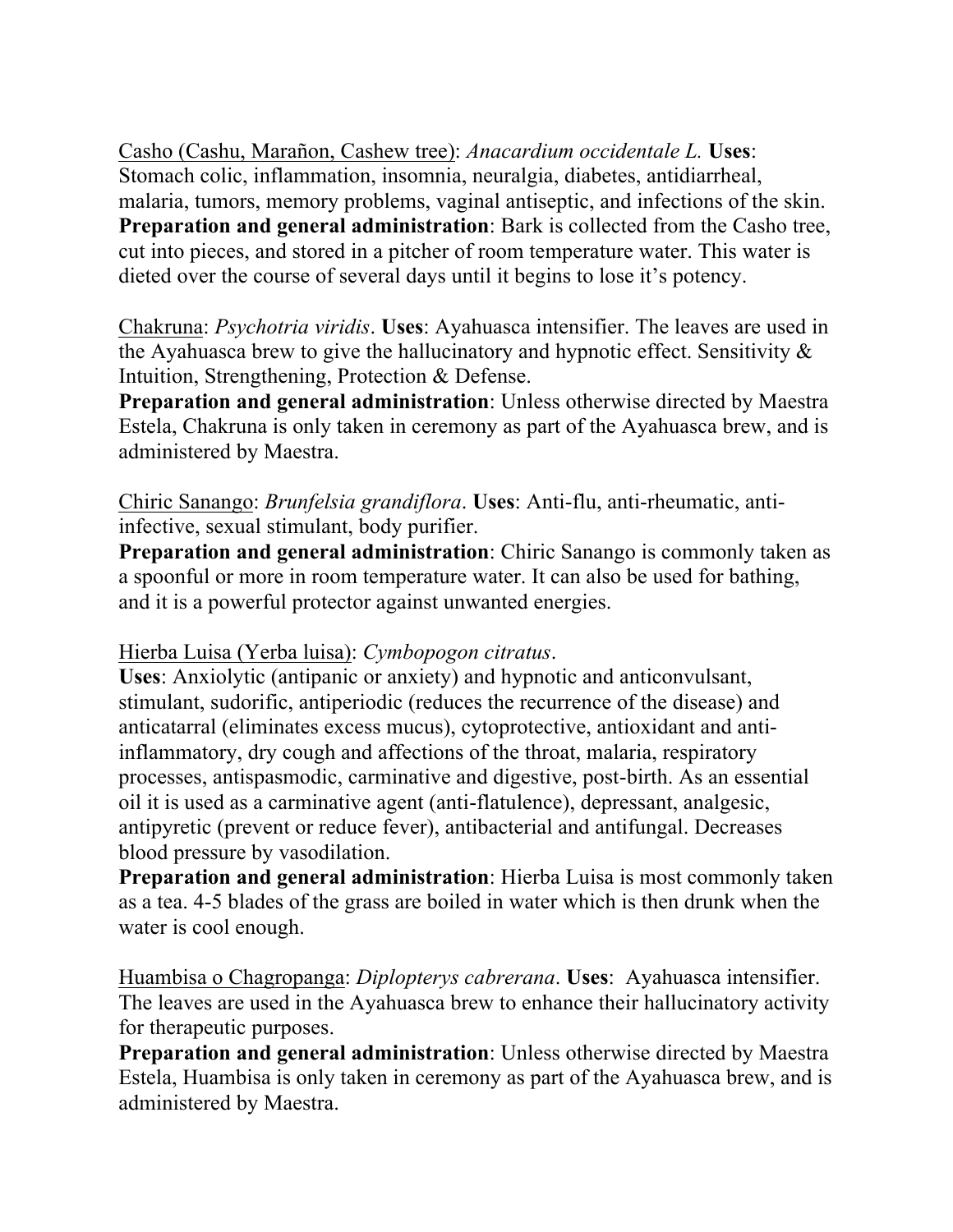Icoja: *Unonopsis floribunda diels*. **Uses**: Anti-flu, analgesic, antidiarrheal, antirheumatic, hepatic anti-inflammatory.

**Preparation and general administration**: Icoja is normally taken in small amounts, up to a spoonful in room temperature water.

Macambo: *Theobroma bicolor*: **Uses**: The presence of high levels of unsaturated fatty acids provides protection mechanisms in the prevention of oxidative processes (slows aging). This species has the highest antioxidant activity within species of its genus; it also presents a good content of phosphorus, favoring healthy brain activity.

**Preparation and general administration**: When in season, the dry roasted seeds are eaten as a nice medicinal treat.

Malva: *Malachra ruderalis*. **Uses**: Common cold, headache, fever, colic, antiinflammatory, burns, skin infections, cough, inflamed eyes, urinary inflammations, gastritis, constipation.

**Preparation and general administration**: Malva is sometimes taken alone, but is most commonly prescribed with both Pampa Orégano and Achiote in a mug of hot water as a tea. Normally  $\frac{1}{2}$  to 1 spoonful of the powder is taken in this way.

Mucura: *Petiveria alliacea*. **Uses**: For relieving diseases of the respiratory system, as well as headaches and joints (arthritis), and for its analgesic and antiinflammatory power. It is used against colds and infections because it strengthens the immune system in a natural way. Mucura also has sweat, antispasmodic and diuretic properties.

**Preparation and general administration**: Several leaves are crushed and then held in one's hands and their aroma is inhaled. Mucura can then be steeped in hot water and drunk as a tea.

Paico (Cashua): *Chenopodium ambrosioides L.* **Uses**: Digestive, colic, urinary infections, wounds, gastritis, heartburn, cystitis, antidiarrheal, hemorrhoids, flatulence, diabetes, hepatoprotective, uterine fibroids, menstrual regulator, tumors, ulcers, intestinal parasitosis, rheumatism, skin infections, anticarcinogenic. Paico, often in combination with Ajo sacha, is also often used for vomtivo ceremonies

**Preparation and general administration**: Like Ajo sacha, Paico is normally taken in small amounts, up to a spoonful in room temperature or hot water, or as an addition to the Pampa Orégano-Malva-Achiote tea.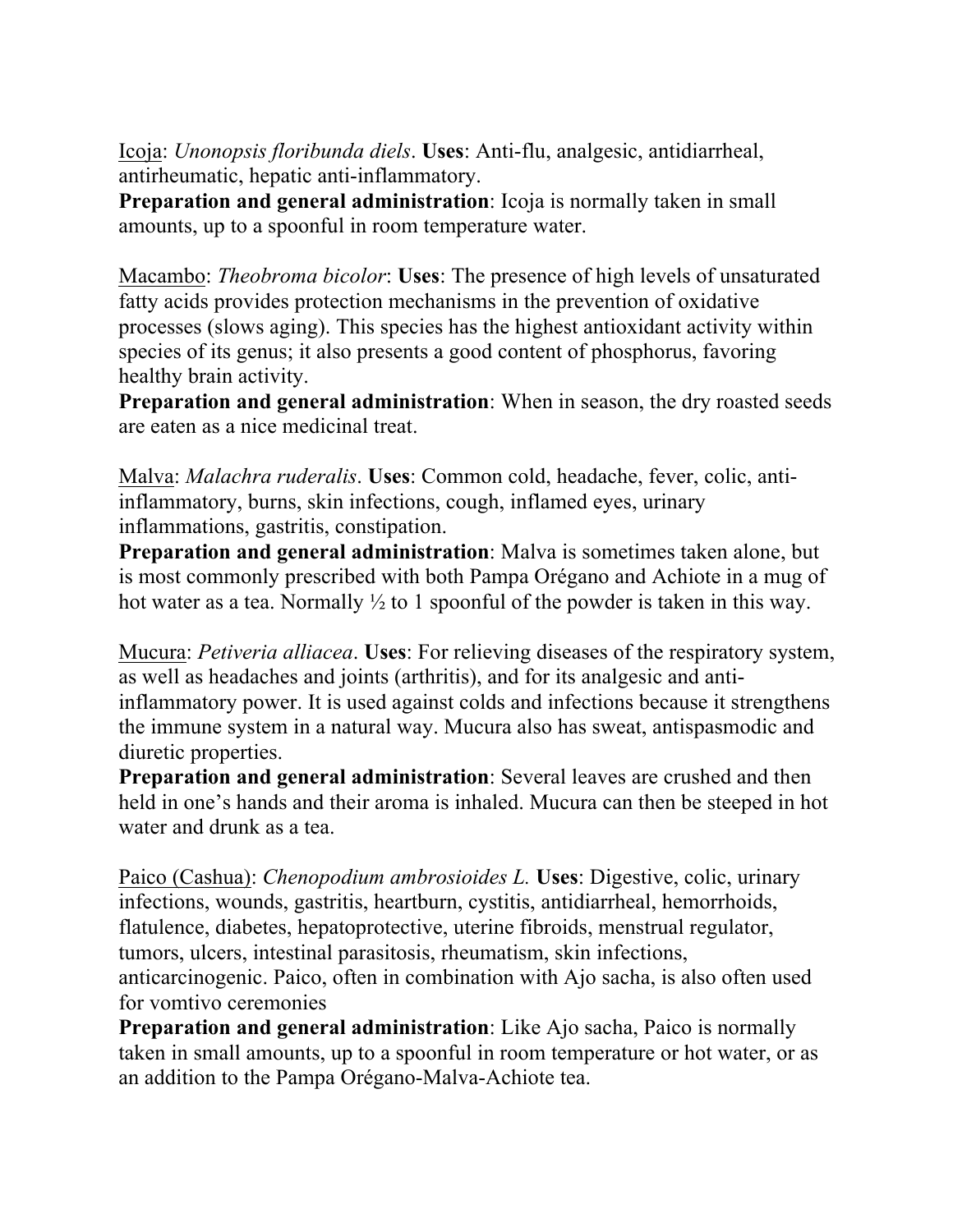Palo Santo: *Bursera graveolens*. **Uses**: As a ceremonial smoke or smudge for Protection, Cleansing & Defense.

**Preparation and general administration**: Used in each ceremony, the use of Palo Santo is encouraged at any time to purify one's self and one's space.

Pampa Orégano: *Lippia alba*. **Uses**: Digestive, colic, urinary infections, wounds, gastritis, heartburn, cystitis, antidiarrheal, hemorrhoids, rheumatism, skin infections, anticarcinogenic.

**Preparation and general administration**: Pampa Orégano is sometimes taken alone, but is most commonly prescribed with both Malva and Achiote in a mug of hot water as a tea. Normally  $\frac{1}{2}$  to 1 spoonful of the powder is taken in this way.

Piñon Colorado: *Jatrofha gossypiifolia.* **Uses**: Fever, gingivitis, herpes, general desinflamante, vaginal flows, hemorrhagic, hemorrhoids, menstrual regulator, arthritis, diabetes, cancer, prostatitis, respiratory diseases, digestive tract and skin, lucid dreaming. Piñon is used to clean unwanted energies in the body and accelerate healing. It is often used as an ingredient in cleansing baths and helps to relieve emotional discomfort. It is also known to assist on a subconscious level, opening up visions in the dream state. Dieting this plant will help to empower your word and relieve depression & stress. Piñon Colorado is prescribed to those who are suffering from psychological aggression as it protects from outside negative energies, while also helping to release negative thought patterns. **Preparation and general administration**: Piñon Colorado may be taken during the day, but is most commonly taken before bedtime. 25-50 (or even more) are collected and crushed into a pulp. This pulp is mixed into cold water and drunk.

Renaco: Renaco (or Renaquilla) is considered a Palo Maestro (Master Tree) with high roots that fall into the ground, and then ascend up again creating a beautiful tangled maze of powerful trunk. Its medicine is extracted from the inside part of the bark and is used to heal broken bones, connective tissue, contusions and lesions. It can support healthy blood circulation and is used as an antiinflammatory. Those who diet Renaco are reinforced with strength. The spirit of the Renaco tree will often times enter into dreams or one's ceremony to teach the dieter its wisdom through song.

**Preparation and general administration**: Bark is collected from the Renaco tree, cut into pieces, and stored in a pitcher of room temperature water. This water is dieted over the course of several days until it begins to lose it's potency.

Rosa Sisa (Ayasisa, Flor de muerto): *Tagetes erecta*. **Uses**: Bronchitis and colds, contraceptive, analgesic, nervous sedative, feibre, helminthiasis, emmenagogue,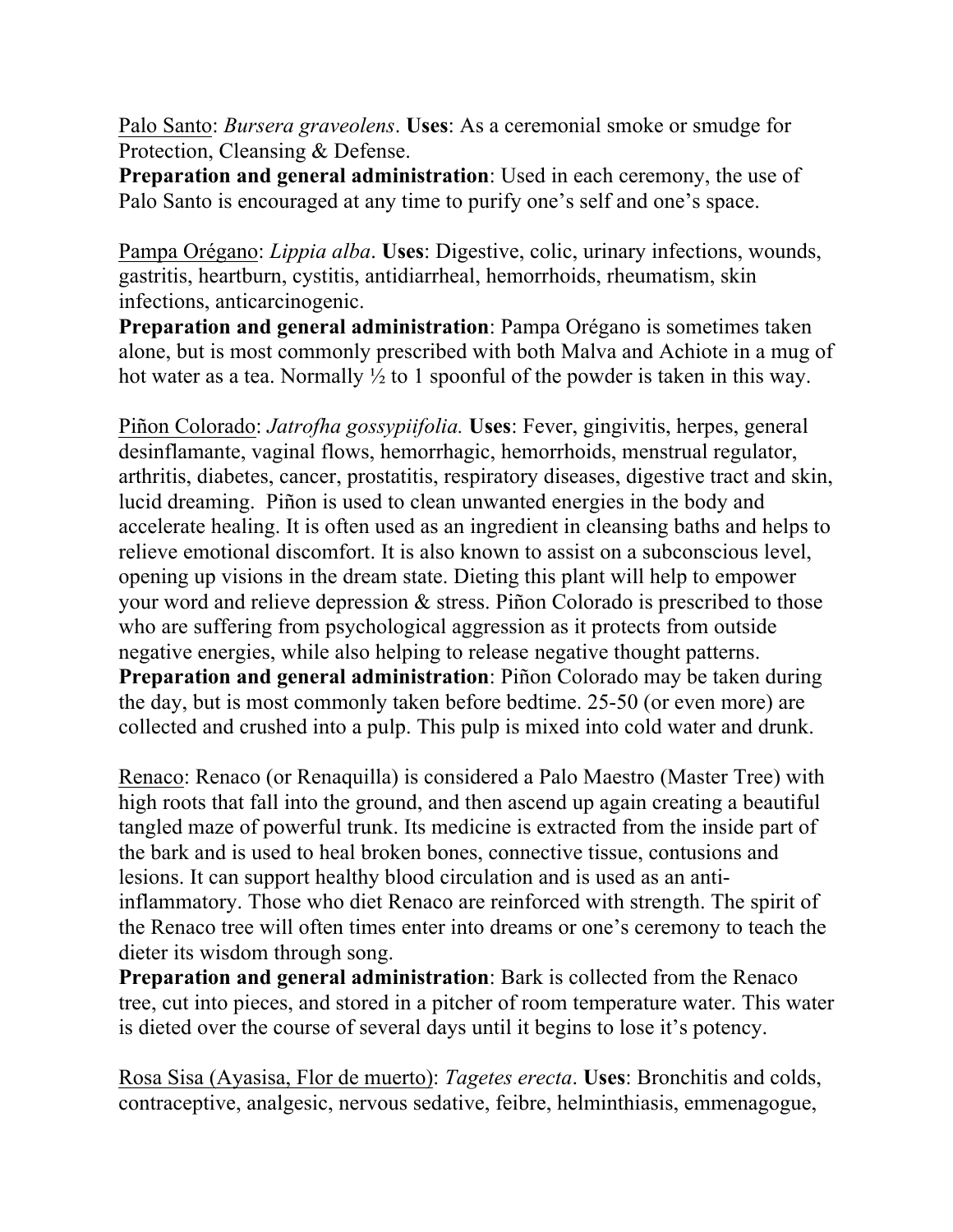muscle cramps, laxative, diuretic, vomiting, affliciones of the liver. **Preparation and general administration**: Dried Rosa Sisa is commonly taken in its dried (one spoonful) or fresh form (leaves, stem and flowerss) in a glass of room temperature water.

San Pedro o Huachuma: *Trichocereus pachanoi*. **Uses**: Hallucinogenic plant, used in rituals of Andean shamanism. Guidance, protection, heart-opener, wisdom. **Preparation and general administration**: Huachuma is only taken in ceremony and is administered by Maestra Estela's staff.

Shimi pampana: *Maranta arundinacea*. **Uses**: Antacid, digestive, antidiarrheal, emotional regulation.

**Preparation and general administration**: Shimi pampana is often taken in it's powder form (3 ½ spoonfuls) or as a fresh root crushed in room temperature water. It is often drunk alone or with Agua Azahar and Siete Espiritus as directed by Maestra Estela.

Shiringa: *Hevea Brasiliensis* (or a relative). Shiringa is also considered a Palo Maestro (Master Tree). Its medicine is extracted from the inside part of the bark lesions. Those who diet Shiringa are reinforced with strength. The spirit of the Shiringa tree will often times enter into dreams or one's ceremony, to teach the dieter its wisdom through song.

**Preparation and general administration**: Bark is collected from the Shiringa tree, cut into pieces, and stored in a pitcher of room temperature water. This water is dieted over the course of several days until it begins to lose it's potency.

Suelda con Suelda (Pishco isma): *Phthirusa adunca.* **Uses**: Fractures, dislocations, stomach ulcers, post-partum treatment, skin infection. Suelda means to weld or welded.

**Preparation and general administration**: 10-15 fresh leaves of Suelda con Suelda are collected and crushed into a pulp. It is also commonly taken as a powder, generally up to one spoonful. In both cases, Suelda con Suelda is mixed in a glass of room temperature water.

Tabaco o Mapacho: *Nicotiana rustica*. **Uses**: Purification, Sensitivity & Intuition, Strengthening, and Protection & Defense

**Preparation and general administration**: Mapacho can be inhaled into one's mouth and blown on the body. Maestra Estela also uses Mapacho in ceremony for cleansing of herself and others.